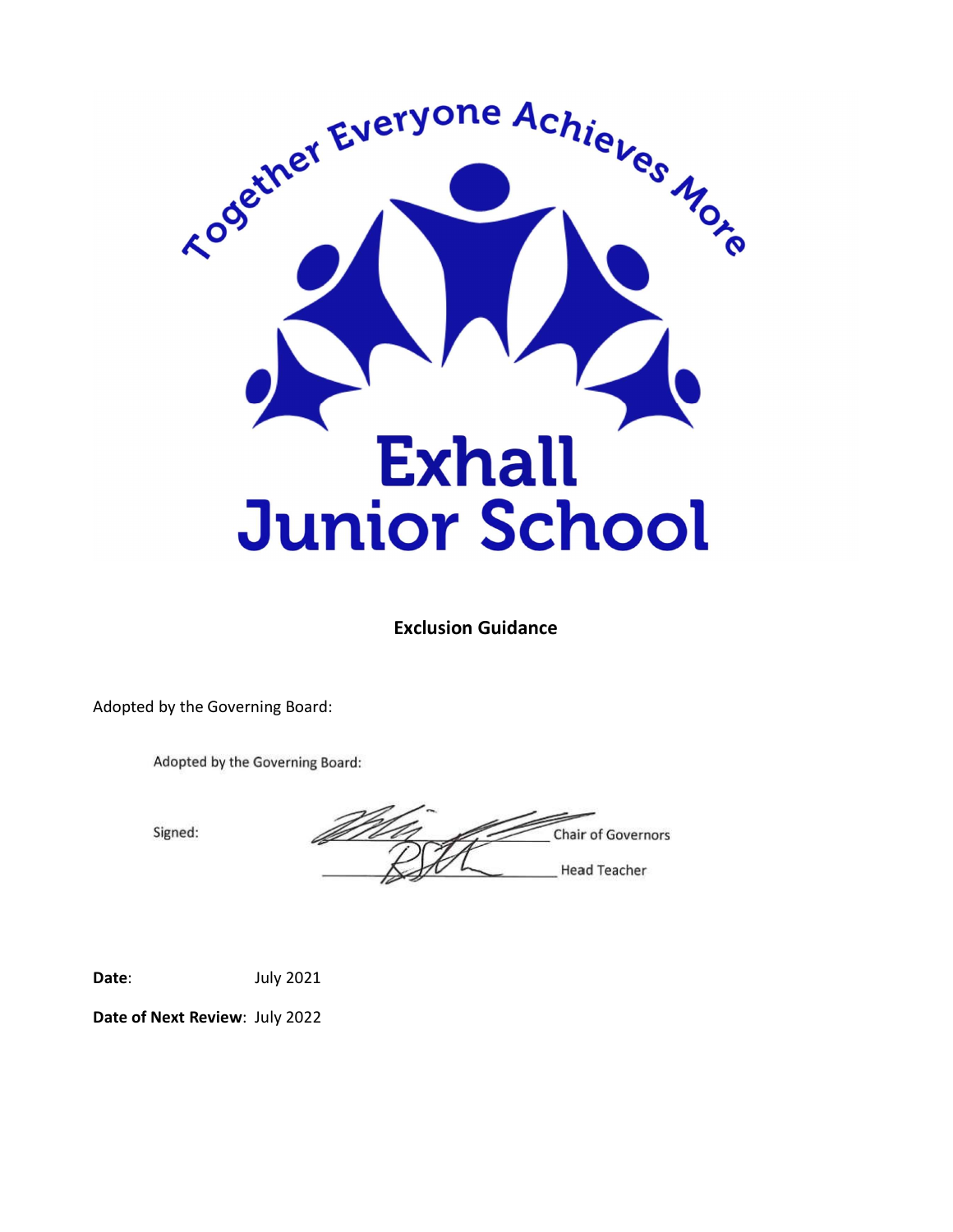## Exhall Juniors School

## Exclusion Guidance

## 1 Aims

- To provide a clear, fair and consistent approach to behaviour based on nurturing principles and restorative practices.
- To foster, nurture and value strong and healthy relationships in recognition of the importance of this as a lifelong skill.
- To provide a safe, respectful, equitable and happy school ethos where learning opportunities are maximised.
- To give staff the tools to enable them to support and equip students with strategies to manage their behaviour and build positive relationships with others.

These Aims are taken from our Relationships, Self-Regulation and Behaviour policy which can be found on the school's website

#### 2 Relationships, Self-Regulation and behaviour Policy

 The relationships policy can be found on the school's website and details the day to day expectations for student behaviour based on three values (being respectful, being ready and being safe) and models the procedure used by all staff to support those students who are not meeting those expectations.

The guidance below documents the procedures as set out by Warwickshire County Council when children consistently fail to meet the school behaviour expectations and next extra support or if they become at risk of exclusion. It documents the roles of all stake-holders and the process expected to be used when students fail to meet the school's behaviour standards.

## 3 The role of the class teacher

- 3.1 It is the responsibility of class teachers to ensure that the school values are enforced in their classes, and that their classes behave in a responsible manner during the school day, as referenced in the Teachers' Standards: Standard 7 – "A teacher must manage behaviour effectively to ensure a good and safe learning environment"
- 3.2 The class teachers in our school have high expectations of the students with regard to behaviour, and they strive to ensure that all students work to the best of their ability.
- 3.3 The class teacher treats each student fairly, and enforces the school rules and classroom code consistently. The teachers treat all students in their classes with respect and understanding.
- 3.4 If a student's behaviour in class repeatedly unacceptable, the class teacher keeps a record of all such incidents. In the first instance, the class teacher deals with incidents him/herself. However, if unacceptable behaviour continues, the class teacher seeks help and advice from their year group lead (YGL) or SLT.
- 3.5 The class teacher liaises with external agencies, as necessary, to support and guide the progress of each student. The class teacher may, for example, discuss the needs of a student with the education social worker or the LA's behaviour support service such as STS (Specialist Teaching Service).
- 3.6 The class teacher reports to parents about the progress of each student in their class, in line with the whole-school policy. The class teacher may also contact a parent if there are concerns about the behaviour or welfare of a student.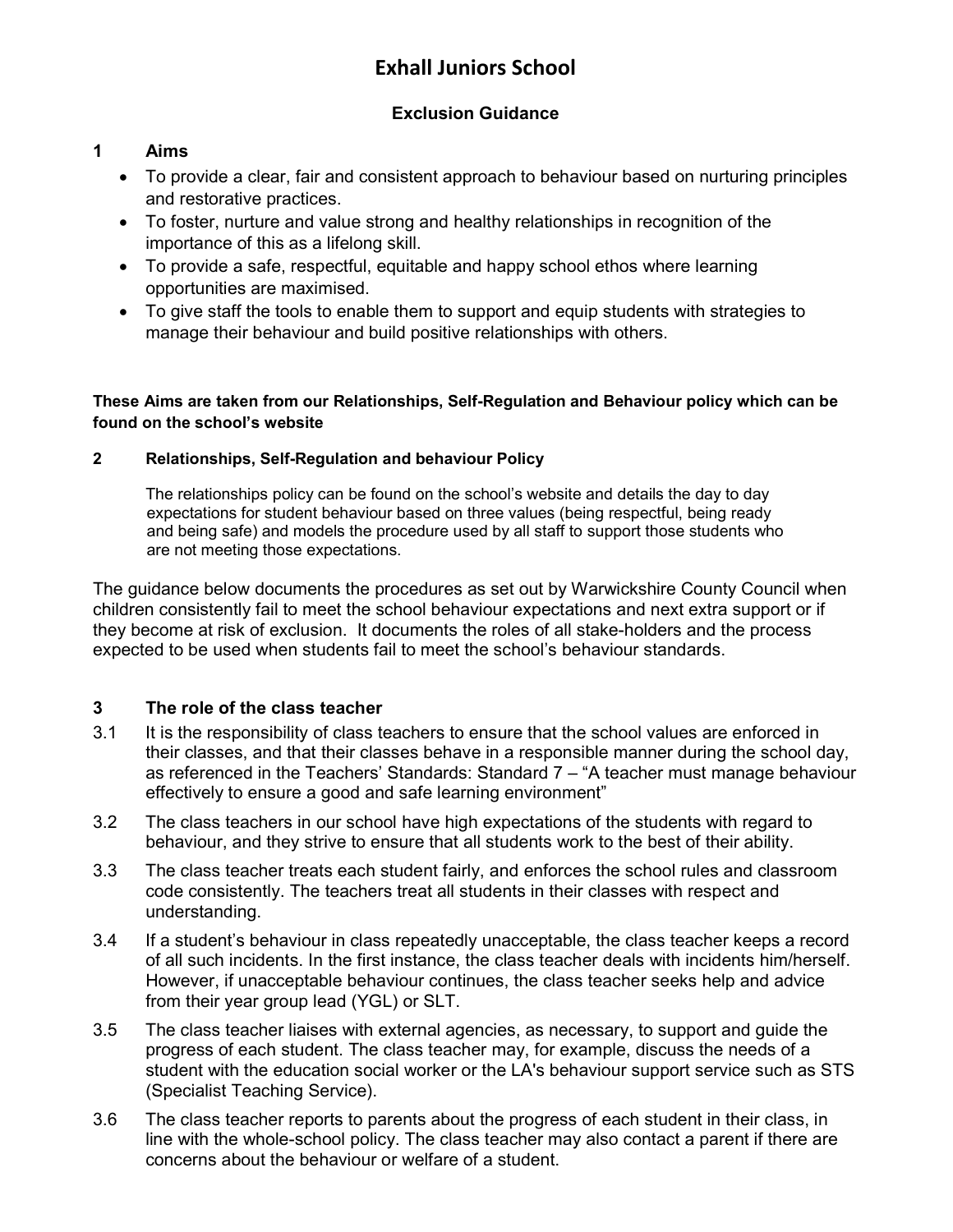### 4 The role of the year group lead and SLT

- 4.1 It is the responsibility of the YGL and SLT to implement the school Relationship, Self-Regulation and Behaviour policy consistently throughout the school, and to report to governors, when requested, on the effectiveness of the policy. It is also the responsibility of the YGL and SLT to ensure the health, safety and welfare of all students in the school.
- 4.2 The YGL and SLT support the staff by implementing the policy, by setting the standards of behaviour, and by supporting staff in their implementation of the policy.
- 4.3 The YGL and SLT keep records of all reported serious incidents of unacceptable behaviour.
- 4.4 The YGL and SLT will use external agencies to support students who have or are at risk of exclusion by opening a Personal support plan or a Behaviour Support plan with support of the Student's parent/carers. These are usually reviewed half-termly and run for up to 2 terms.
- 4.5 The HT has the responsibility for giving fixed-term exclusions to individual students for serious acts of unacceptable behaviour. For repeated or very serious acts of anti-social behaviour, the head teacher may permanently exclude a student. These actions are taken only after the school governors and local authority have been notified.

### 5 The Role of support staff (Midday supervisors and Learning Support assistant)

- 5.1 There is an expectation that all support staff will ensure that all the students they work alongside will behave in a responsible manner when under their care and direction.
- 3.2 They will have high expectations of the students with regard to behaviour, and they strive to ensure that all students work and behave to the best of their ability.
- 3.3 The treat each student fairly, and enforces the school values consistently. They treat all students with respect and understanding.
- 3.4 If a student acts in an unacceptable manner then a record of all such incidents are kept and shared with relevant adults within school such as line managers.
- 3.5 To part-take in relevant training to support their role and effectiveness.

#### 6 The role of parents

- 6.1 The school collaborates actively with parents, so that students receive consistent messages about how to behave at home and at school.
- 6.2 We explain the school rules in the school prospectus, during induction programmes and also make them available on the school's website.
- 6.3 We expect parents to support their child's learning, and to maintain a supportive dialogue between the school and home. We inform parents immediately if we have concerns about their child's welfare or behaviour via a telephone conversation or face-to-face meetings, class report sheets, by e-mail, or other ways as agreed or required by both parties e.g. communication book.
- 6.4 If the school has to use reasonable sanctions to punish a student, we expect parents to support the actions of the school. If parents have any concerns about the way that their child has been treated, they should initially contact the class teacher. If the concern remains, they should contact the head. If these discussions cannot resolve the problem, a formal grievance or appeal process can be implemented.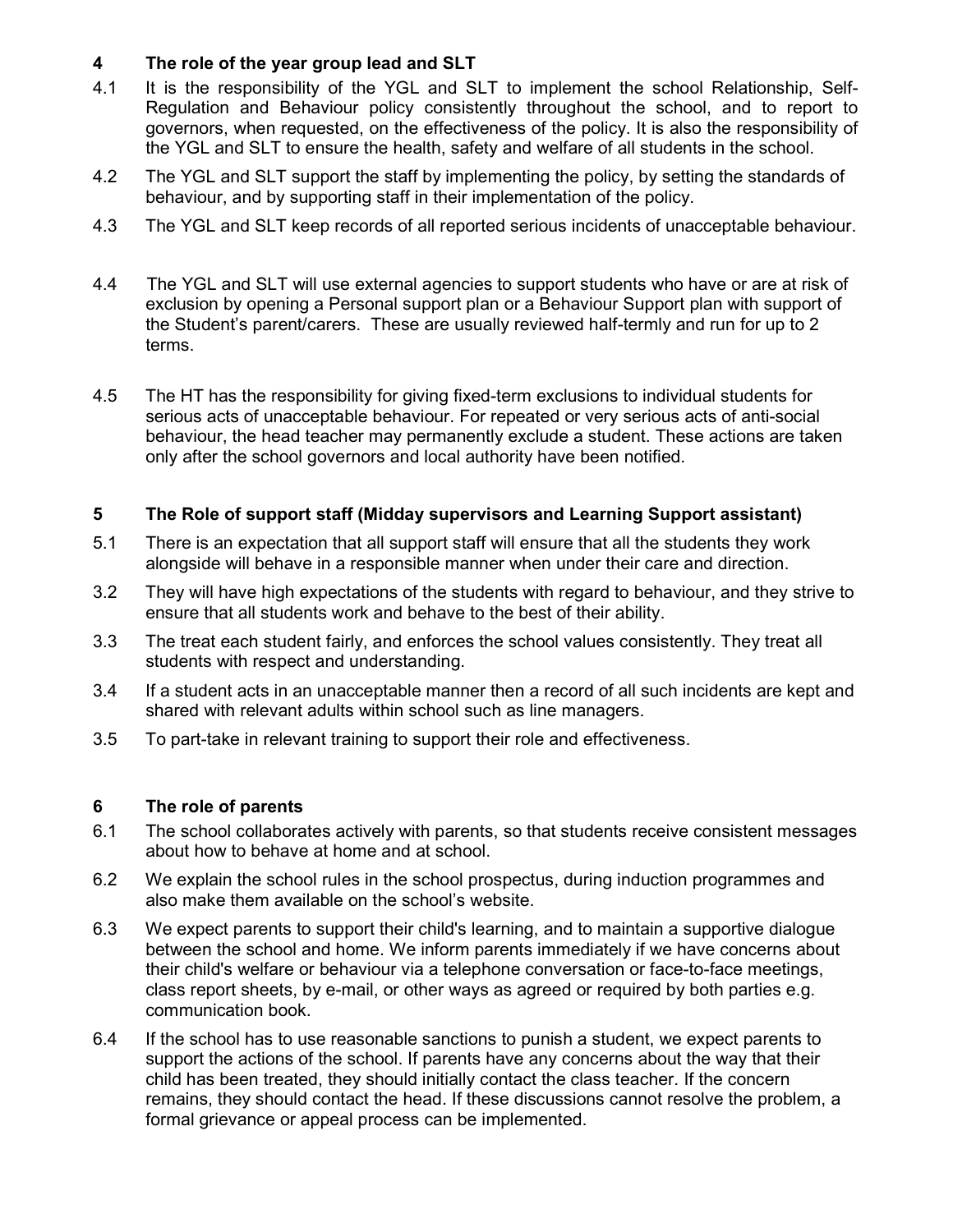## 7 The role of governors

- 7.1 The governing board has the responsibility of setting down these general guidelines on standards of discipline and behaviour, and of reviewing their effectiveness. The governors support the head teacher in adhering to these guidelines.
- 7.2 The head teacher has the day-to-day authority to implement the school's Relationships, Self-Regulation and Behaviour Policy but governors may give advice to the head teacher about particular disciplinary issues. The head teacher must take this into account when making decisions about matters of behaviour.

## 8 Fixed-term and permanent exclusions

- 8.1 We do not wish to exclude any student from school, but sometimes this may be necessary. The school has therefore adopted the standard national list of reasons for exclusion, and the standard guidance, called Improving Behaviour and Attendance: Guidance on Exclusion from Maintained Schools, Academies and Pupil Referral Units in England (DfES, September 2012). We refer to this guidance in any decision to exclude a student from school.
- 8.2 Only the head teacher (or the acting head teacher) has the power to exclude a student from school. The head teacher may exclude a student for one or more fixed periods, for up to 45 days in any one school year. In extreme and exceptional circumstances, the head teacher may exclude a student permanently. It is also possible for the head teacher to convert a fixed-term exclusion into a permanent exclusion, if the circumstances warrant this.
- 8.3 If the head teacher excludes a student, s/he informs the parents immediately, giving reasons for the exclusion. At the same time, the head teacher makes it clear to the parents that they can, if they wish, appeal against the decision to the governing board. The school informs the parents how to make any such appeal.
- 8.4 The head teacher informs the LA and the governing board about any permanent exclusion, and about any fixed-term exclusions beyond five days in any one term.
- 8.5 The governing board itself cannot either exclude a student or extend the exclusion period made by the head teacher.
- 6.6 The governing board has a discipline committee which is made up of between three and five members. This committee considers any exclusion appeals on behalf of the governors.
- 8.7 When an appeals panel meets to consider an exclusion, they consider the circumstances under which the student was excluded, consider any representation by parents and the LA, and consider whether the student should be reinstated.
- 8.8 If the governors' appeals panel decides that a student should be reinstated, the head teacher must comply with this ruling.
- 8.9 All of the above points are in line with the recommendations made by the local LA. We regularly check for changes or updates to the LA's policy on exclusions and as such, the above points could change if we are advised.

## 9 Drug- and alcohol-related incidents

- 9.1 It is the policy of this school that no student should bring any drug, legal or illegal, to school. If a student will need medication during the school day, the parent or guardian should notify the school and ask permission for the medication to be brought. This should be taken directly to the school office for safekeeping. Any medication needed by a student while in school must be taken under the supervision of a teacher or other adult worker.
- 9.2 The school will take very seriously misuse of any substances such as glue, other solvents, or alcohol. The parents or guardians of any student involved will always be notified. Any student who deliberately brings substances into school for the purpose of misuse will be punished by a fixed-term exclusion. If the offence is repeated, the student will be permanently excluded, and the police and social services will be informed.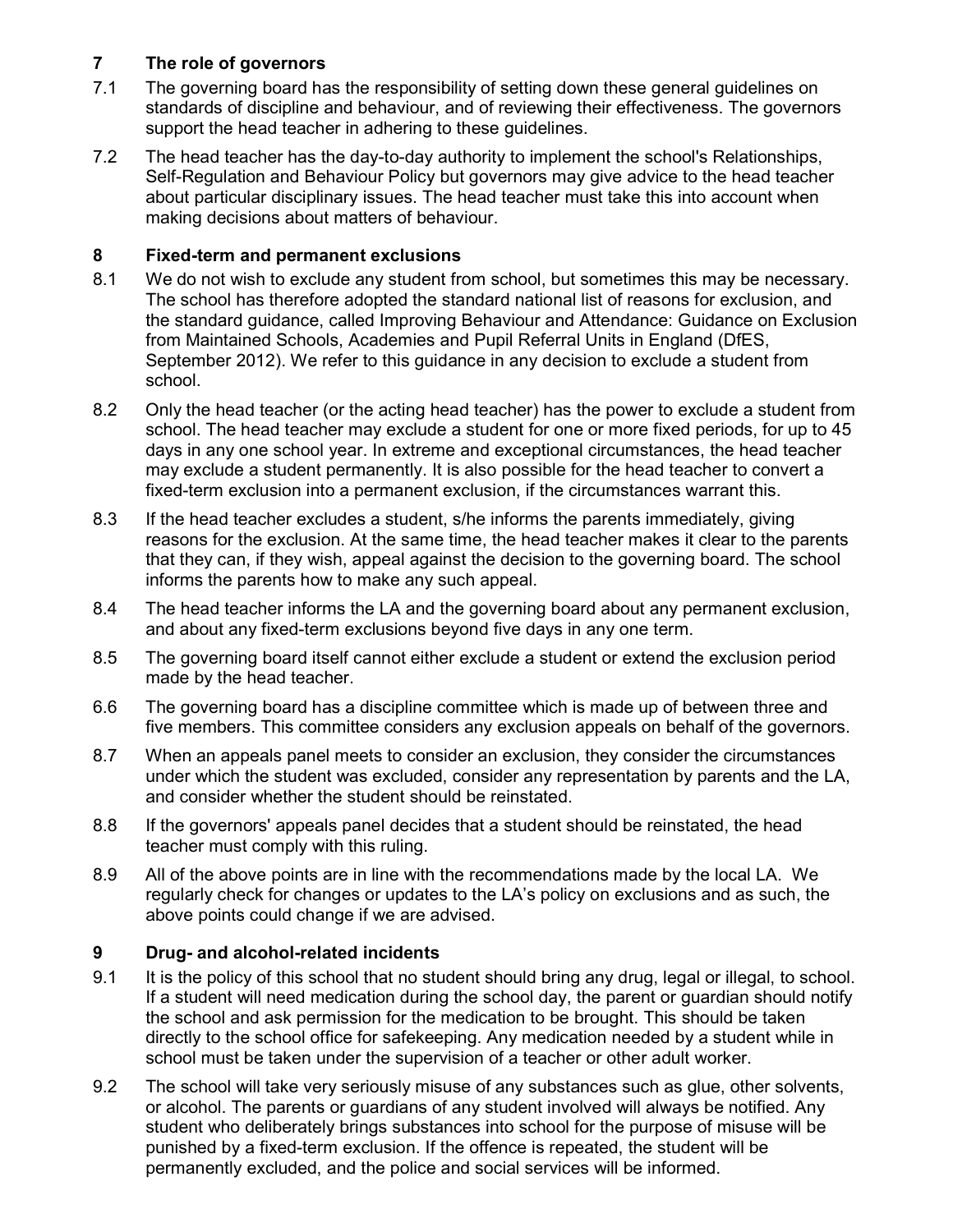- 9.3 If any student is found to be suffering from the effects of alcohol or other substances, arrangements will be made for that student to be taken home.
- 9.4 It is forbidden for anyone, adult or student, to bring onto the school premises illegal drugs. Any student who is found to have brought to school any type of illegal substance will be punished by a temporary exclusion. The student will not be readmitted to the school until a parent or guardian of the student has visited the school and discussed the seriousness of the incident with the head teacher.
- 9.5 If the offence is repeated, the student will be permanently excluded.
- 9.6 If a student is found to have deliberately brought illegal substances into school, and is found to be distributing these to other students for money, the student will be permanently excluded from the school. The police and social services via the MASH will also be informed.

#### 10 Monitoring and review

- 10.1 The head teacher monitors the effectiveness of this policy on a regular basis. S/he also reports to the governing board on the effectiveness of the policy and, if necessary, makes recommendations for further improvements.
- 10.2 The school keeps a variety of records concerning incidents of unacceptable behaviour. The class teacher records minor classroom incidents. The head teacher records those incidents in which a student is sent to him/her on account of unacceptable behaviour. We also keep a record of any incidents that occur at break or lunchtimes: mid-day supervisors can also log incidents onto CPOMs and will also inform a member of SMT and/or the class teacher of any students involved.
- 10.3 The head teacher keeps a record of any student who is suspended for a fixed-term, or who is permanently excluded.
- 10.4 It is the responsibility of the governing board to monitor the rate of exclusions, and to ensure that the school policy is administered fairly and consistently. The governing board will pay particular attention to matters of racial equality; it will seek to ensure that the school abides by the non-statutory guidance: The Duty to Promote Race Equality: A Guide for Schools, and that no student is treated unfairly because of race or ethnic background.
- 10.5 The governing board reviews this policy every year. The governors may, however, review the policy earlier than this if the government introduces new regulations, or if the governing board receives recommendations on how the policy might be improved.

This policy complies with section 89 of the Education and Inspections Act 2006.